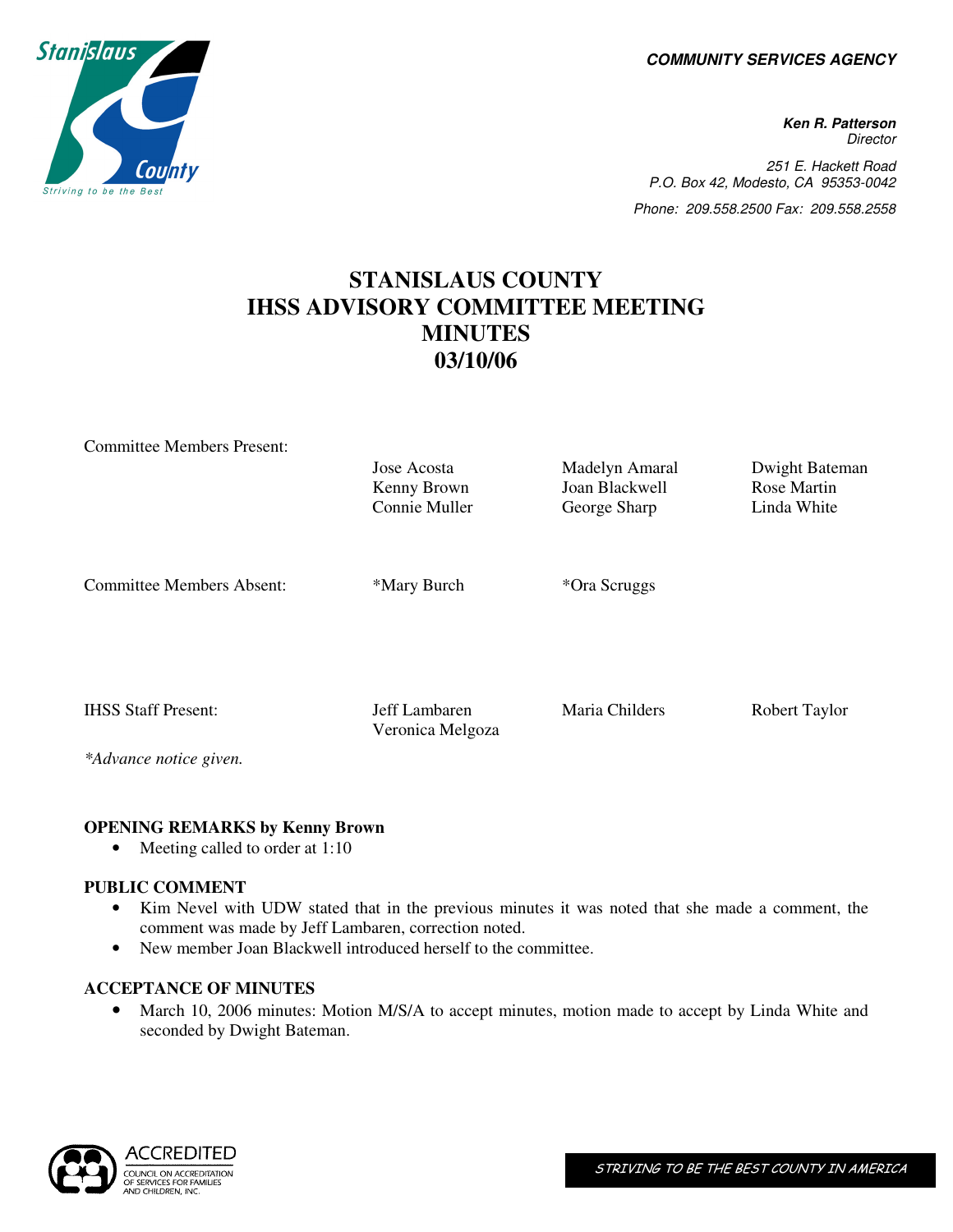#### **PUBLIC AUTHORITY**

- Jeff Lambaren stated that there needs to be a policy on offenders. The State regulations are if convicted of elder abuse, child abuse or fraud against a governmental entity there is an automatic 10 year exclusion
- Dwight Bateman asked what some of the other Public Authorities are doing. Jeff Lambaren stated that each Public Authority does different things.
- Madelyn Amaral asked if it would be possible to speak to a probation officer if someone says they did have a conviction or speak to references. Jeff Lamabaren said it may be possible if someone admits to a conviction and allows Public Authority to speak to probation/parole officer.
- Jeff Lambaren announced that he will work on putting together a statement to add to the application and bring it back to the committee and also present to County Counsel.
- Linda White stated that Joan Blackwell asked about drug testing. Jeff Lambaren said we do not do it because we would not be able to follow up and do continuous testing
- Jeff Lambaren announced that there are 129 providers on the registry and there have been 258 requests for providers.
- Jeff Lambaren spoke about the provider training, at this time it is a series of videos and the basics are explained to the providers, how to fill out timesheets, etc.
- Jeff Lambaren asked if the committee had any suggestions for improvements to the training so we could beef up the training. Jeff Lambaren asked Dwight Bateman if DRAIL would like to be involved in the training. Dwight Bateman will look into this and see if they will be able to attend. Jeff Lambaren also invited Kim Nevel with UDW to attend the training to inform the providers of the Union.
- Jeff Lambaren stated that he issued an RFP for an insurance broker, with the due date of March  $22<sup>nd</sup>$ . The insurance broker will help us get a new insurance rate. The current policy went up about \$100.00 per person. Everyone that had insurance is still getting insurance. There are options in terms of a different carrier.
- Jeff Lambaren announced that the news letter went out. Next letter will be on nicer paper and the Advisory committee will be able to add some information, the Union and DRAILcan also include information. The newsletter will be sent out quarterly.
- Dwight Bateman asked if the newsletter went out in Spanish. Jeff Lamabren stated that it does not.
- Connie Muller suggested they ask people in the newsletter if they would prefer to receive it in Spanish. Jeff Lamabren stated that they do ask that on the newsletter. If at some point there is a sufficient demand for the newsletter to be in Spanish, the Public Authority would most likely pay an official translation service.

# **BYLAWS AMENDMENT**

Kenny Brown went over the amendment to the Bylaws. Members who have served their terms may remain on the committee until their positions are filled, up to one year. Dwight Bateman made a motion to accept the amendment, Linda White seconded the motion, motion passed.

#### **NEW IHSSAC MEMBER UPDATE**

• Joan Blackwell was introduced at the beginning of the meeting.

# **LEGISLATIVE UPDATE**

- Jeff Lambaren handed out some information on legislation and some bills regarding increasing minimum wage. There are a number of bills that will have an impact on the program. One bill is to allow 6 hours of training per year to the provider, one is to allow an hour a month for assisted medical appointments, and this is in addition to the IHSS hours that are allowed. Dwight Bateman stated that there are nineteen pieces of legislation currently that affect people with disabilities.
- George Sharp stated that DRAIL is still going through all the bills at this time